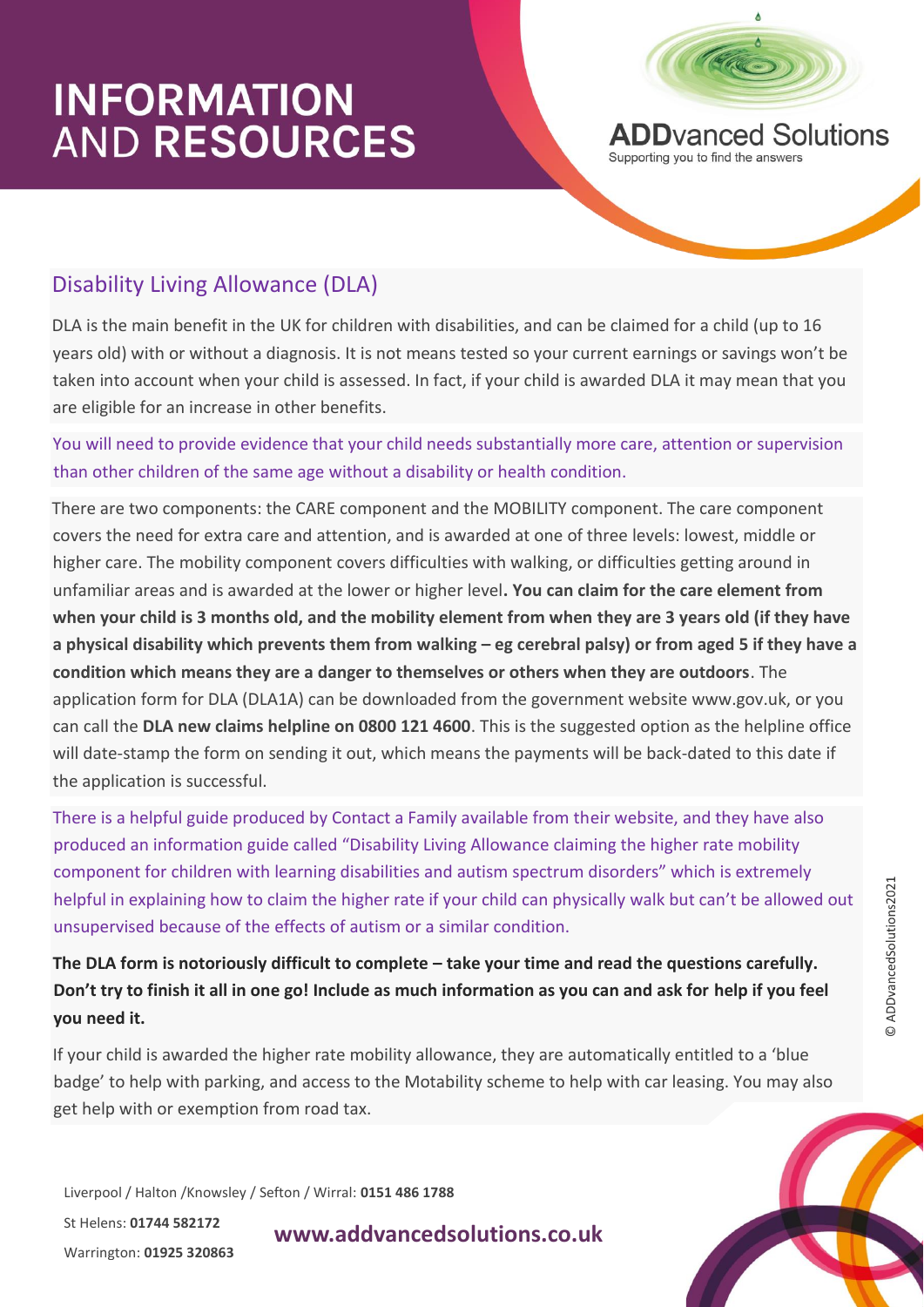

**ADD**vanced Solutions Supporting you to find the answers

#### Appointee Status

A parent can apply for Appointee Status for their child on DLA. This means that they can speak on behalf of their child, complete forms, etc. This may seem unnecessary, especially when their child is young, but it has advantages with their child reaches the age of 16 and has to apply for PIP in their own right. To apply for Appointee Status, you need to contact the DLA number 0800 121 4600, or the PIP new claims number 0800 917 2222.

The process is that you will be seen by a DWP Visiting Officer who will complete Form BF57 with you and your child. If your child is 16, then they have to agree that you can become their Appointee. You also have to explain why your child is not mentally capable of managing their own affairs. This does not mean that they will not receive any PIP monies, it just means that you will be able to complete and sign the PIP form for them, speak to the DWP about their claim and you will receive any letters regarding their PIP claim. You will also be able to speak on their behalf at a PIP assessment and at a Tribunal if you are challenging a decision about their claim.

### Personal Independence Payments (PIP)

This benefit replaces the Disability Living Allowance for people aged 16 to 64. When your child reaches 16, they will be invited by the DLA to apply for PIP; by phoning the **PIP new claim line – 0800 917 2222**. The information that needs to be provided is **NAME, ADDRESS, DATE OF BIRTH, NATIONAL INSURANCE NUMBER, DETAILS OF GP AND BANK ACCOUNT DETAILS**. If your child does not apply for PIP their DLA payments will be stopped). During the process, DLA will continue to be paid until a decision is made.

**If you have not already done so, it is advisable, therefore, to apply for Appointee Status to act on behalf of your child with regard to the DWP (see above).**

The PIP application process is different to the DLA process, as it is a based on a points system. There are 2 components: daily living activities and mobility. Both are independently awarded at either standard rate (8 points) or enhanced rate (12 points), and a person can be awarded either or both parts**. PIP is based on a person's inability to complete tasks/activities, not what disability a person has. Just because you have received DLA for your child, they may not necessarily be successful in their PIP claim.**

You should collect all necessary evidence such as reports from specialists, medication lists, educational learning plans, any psychiatric input, etc. It is also useful to keep a diary of your child's behaviour over a period of a month to show why they need this extra support.

Liverpool / Halton /Knowsley / Sefton / Wirral: **0151 486 1788**

St Helens: **01744 582172**  Warrington: **01925 320863**

**www.addvancedsolutions.co.uk**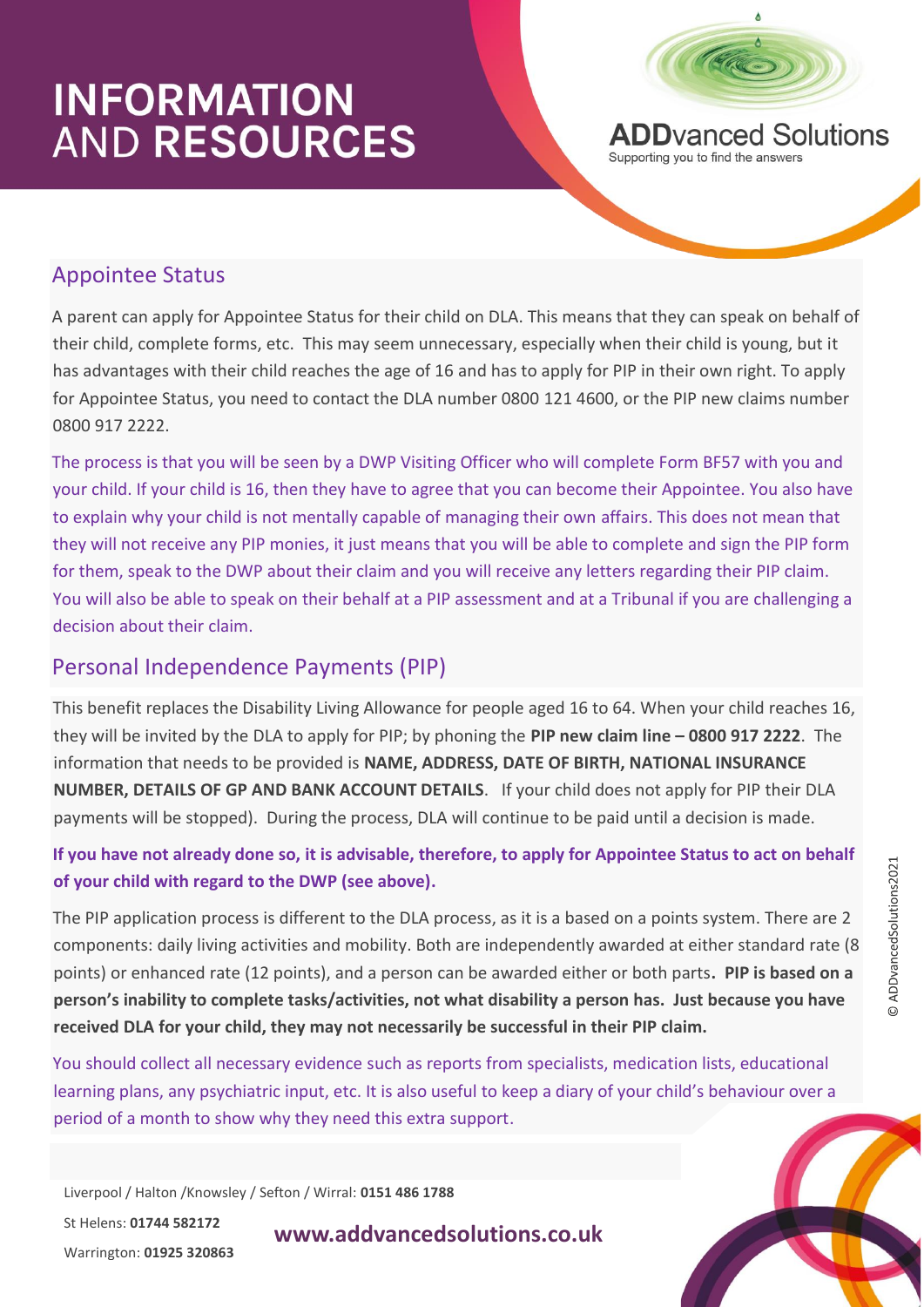

**ADD**vanced Solutions Supporting you to find the answers

### Mobility Component

Mobility is split into two aspects: *'planning and following journeys'* and *'moving around'* the points from assessment of the two aspects are combined in deciding if a mobility allowance will be given, and at what rate. People with neurological conditions may be entitled to points under the "Planning and Following a Journey", but the "Moving Around" section is for people who physically cannot walk, because of arthritis, MS, motor-neuron disease, etc.

It is advised that you do not attempt to complete the PIP form yourself. Get expert advice and help from an Advice Agency.

Citizens Advice Bureau and other organisations are available to give advice and support. Personal Independence Payment (PIP) – table of activities, descriptors and points:

[https://www.citizensadvice.org.uk/Global/Migrated\\_Documents/adviceguide/pip-9-table-of-activities-descriptors](https://www.citizensadvice.org.uk/Global/Migrated_Documents/adviceguide/pip-9-table-of-activities-descriptors-and-points.pdf)[and-points.pdf](https://www.citizensadvice.org.uk/Global/Migrated_Documents/adviceguide/pip-9-table-of-activities-descriptors-and-points.pdf)

Contact a Family have an excellent 'G*uide to Personal Independence Payment and other Benefits at 16*' available to download at [www.cafamily.org.uk](http://www.cafamily.org.uk/) - helpline is 0808 808 3555.

If your claim is unsuccessful you can apply for a Mandatory Reconsideration. You will need to contact the DWP within one month, with the reasons that you disagree. If your child has had to attend a PIP assessment, then contact the DWP and ask for a copy of the Assessor's Report to be sent to you. Go through the report and make a note of anything that you do not agree with. Use this report as the basis of your request for a Mandatory Reconsideration. Once again, getting specialist advice and help should ensure a better outcome.

It should be noted that the result of a Mandatory Reconsideration can change an award to your child's detriment. For example, they were in receipt of standard daily living and mobility, you put in a request for a Mandatory Reconsideration as you feel they should receive the higher rate, the DWP looks at the whole award and may decided that the claimant is not entitled to any mobility, and takes this part off them.

If the decision is not changed as a result of your Mandatory Reconsideration request, you have an opportunity to appeal to the Tribunal Service. If you apply late for either of these, you will need to show good reason or your application won't be considered.

Liverpool / Halton /Knowsley / Sefton / Wirral: **0151 486 1788**

St Helens: **01744 582172**  Warrington: **01925 320863**

**www.addvancedsolutions.co.uk**